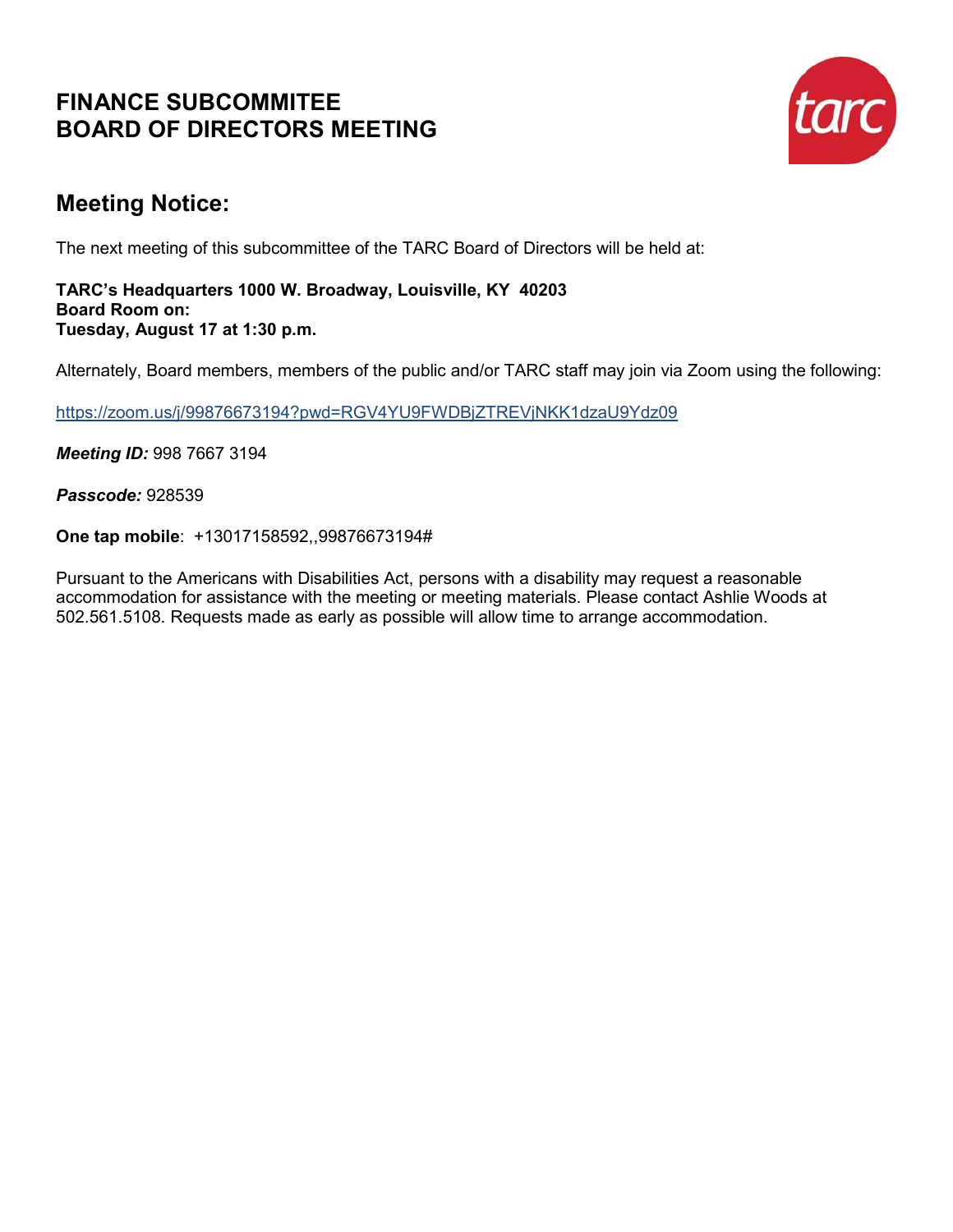### **FINANCE SUBCOMMITEE BOARD OF DIRECTORS MEETING**

# **Agenda**



V. Adjournment 2:10